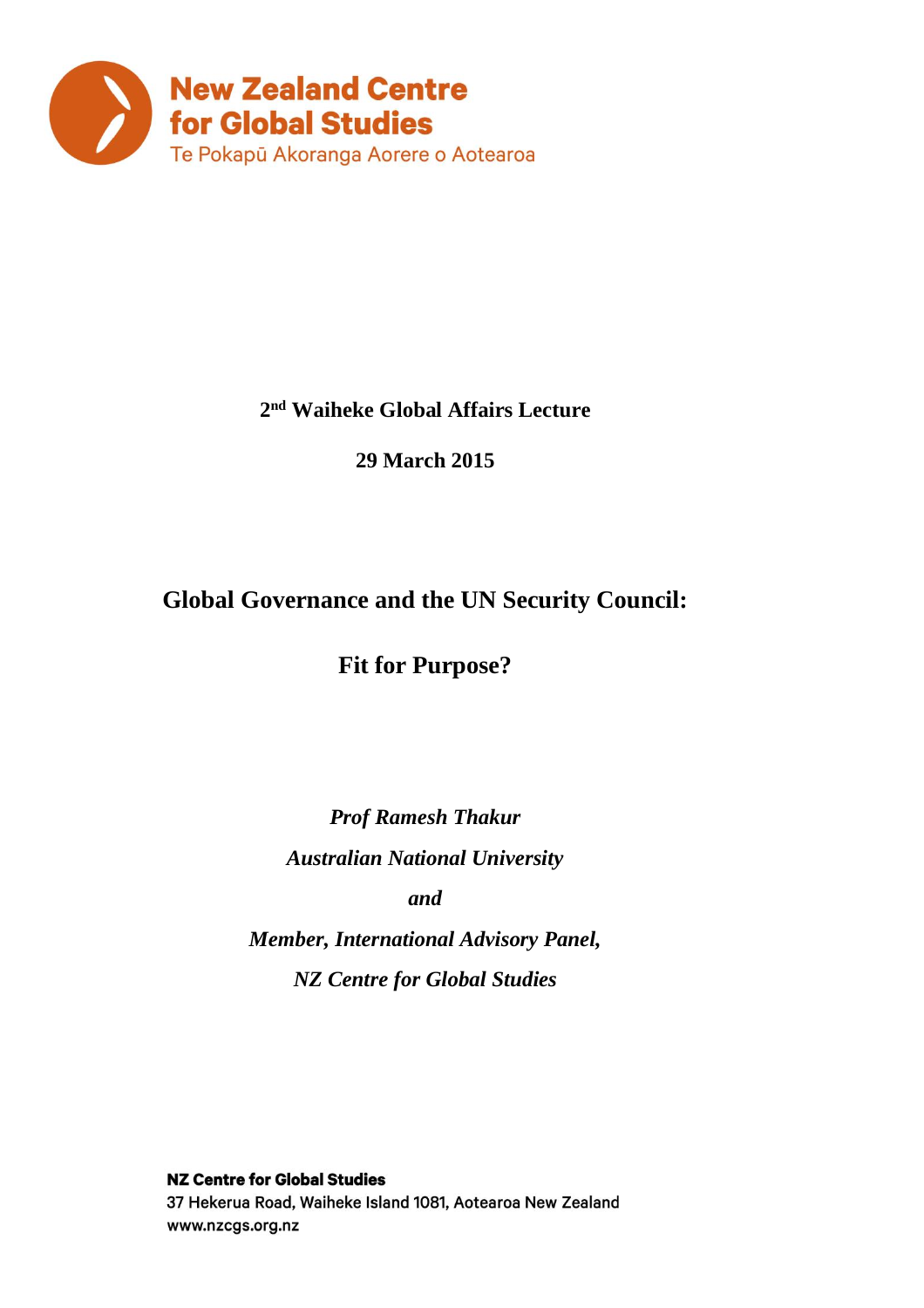

The challenge of global governance may be simply stated. Many of the world's most intractable problems are global in scope and require concerted multilateral action that is also global in its reach. But the policy authority for tackling them remains vested in states, and the competence to mobilise the resources needed for tackling them is also vested in states. This strategic disconnect goes some way to explaining the recurrent difficulties facing the United Nations and the fitful nature of many of its responses.

A cynic jokes that the UN exists so that nations unable to do anything individually, can get together to decide nothing can be done collectively. Even for a congenital optimist, avoiding pessimism is no easy task in the midst of widespread scepticism-cum-cynicism about the UN, much of it justified. Still, as someone said of Richard Wagner, the interesting thing about his music is, it ain't as bad as it sounds

The same is true of the UN. It may not be a perfect organisation, yet there are many good people who are devoted to it, still. It seeks to replace the balance of power with a community of power, and represents the dream of a world ruled by reason. The world is a better place because the United Nations exists, because of what it does, and because of how it does them. It is the embodiment of the international community of states, the focus of international expectations and the locus of collective action as the symbol of an imagined and constructed community of strangers. The United Nations – and only the United Nations – houses the divided fragments of humanity. From its universal membership flows its unique legitimacy, on the one hand, and its uniquely challenged capacity to make timely collective decisions, on the other. Within the UN system, the Security Council is the peak body for deciding on the great issues of war and peace and the preeminent forum for addressing global crises.

#### **Like It or Not, the UN Matters, a Lot**

The United Nations is two things: an idea, and an actual organisation with structures, procedures and personnel. Efforts to align the latter to the former represent the unfinished journey of global governance about which Tom Weiss and I have written.<sup>1</sup> Transcending national borders and based on global solidarity, it symbolises a world in which those condemned to die in fear are given the chance to live with hope again, want gives way to dignity, and apprehensions are turned into aspirations. This symbolism finds expression in the three overarching normative mandates of security, sustainable development, and human rights.

As an organisation, the UN's performance shows both problems and achievements. It's an international bureaucracy with many failings and flaws and a forum often used for finger pointing, not problem solving. Too often it fails to tackle urgent problems due to timidity and political divisions. As a house divided against itself, not surprisingly, it struggles sometimes to stand -- for anything.

Yet it remains indispensable. The world is interdependent in areas as diverse as financial markets, infectious diseases, climate change, terrorism, nuclear peace and safety, product safety, food supply and water tables, fish stocks and ecosystem resources. Any of these can provoke military conflict. They are all also drivers of human insecurity. All require joint action to enhance national, international and human security, improve welfare, reduce costs and bring order and regularity to international affairs. A growing number of public policy decisions and practices have been transferred from the state to the international level, raising a number of pressing normative challenges to the Westphalian foundations of

<sup>1</sup> Thomas G. Weiss and Ramesh Thakur, *Global Governance and the UN: An Unfinished Journey* (Bloomington: Indiana University Press, 2010).<br>**NZ Centre for Global Studies**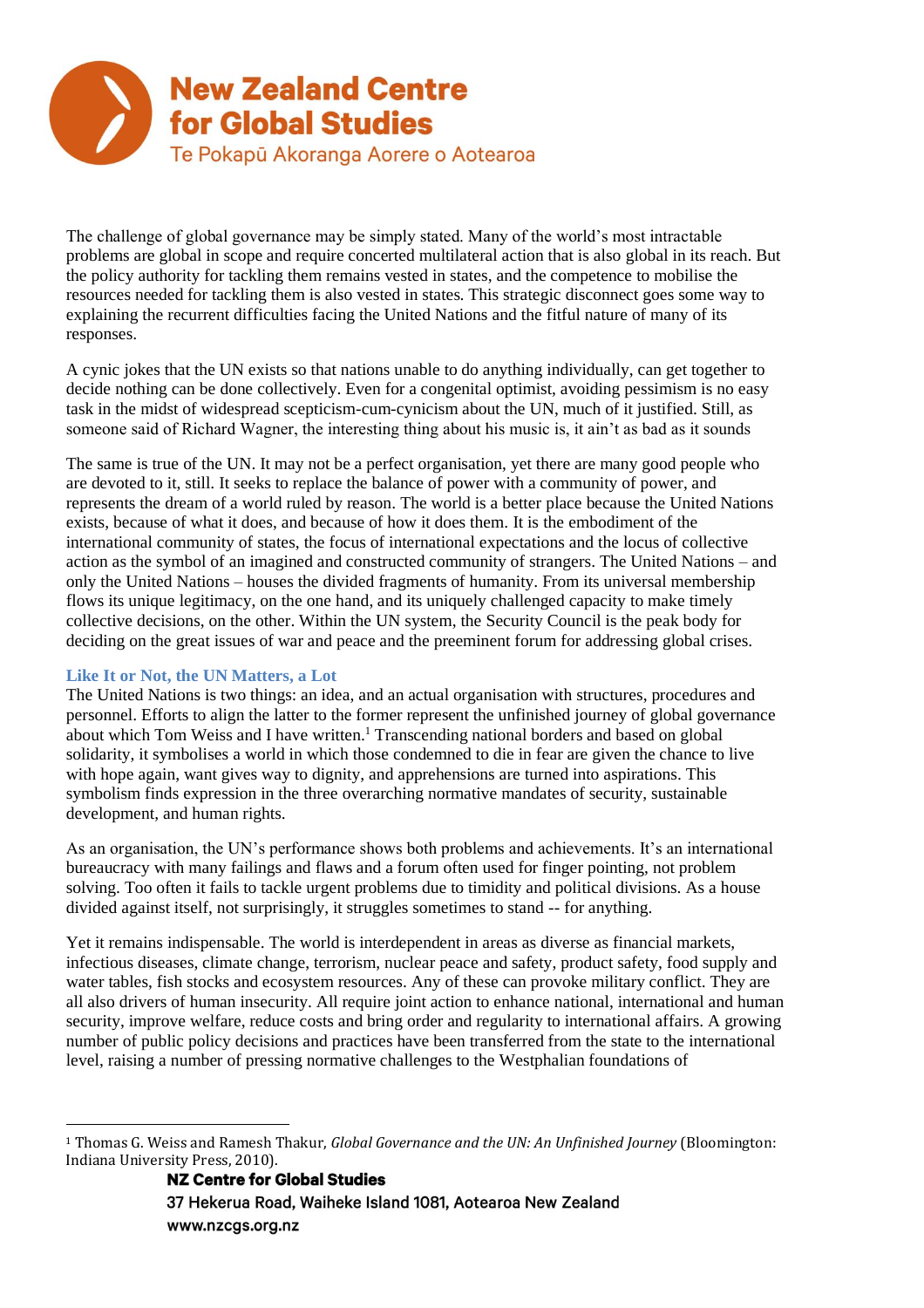multilateralism as citizens become rights holders and states are deemed to have responsibilities of sovereignty.

At the centre of this interdependent, globalised and networked multilateral order is the United Nations. As the core of the mandated multilateral system for eliminating threats, mitigating risks and promoting human wellbeing, the UN record shows a surprising capacity for policy innovation, conceptual advances, institutional adaptation and organisational learning. We have seen this with respect to peace operations, human security and human rights, atrocity crimes and international criminal justice, sanctions and the use of force, and what Kofi Annan described as particularly precious to him, the responsibility to protect innocent civilians caught in the cross-fire and victims of atrocity crimes.

In the theatre of world politics, the UN has had either star billing or supporting roles in preventing and managing conflicts, regulating armaments, championing human rights and international humanitarian law, liberating the colonised, providing economic and technical aid in newly liberated countries, organising elections, empowering women, educating children, feeding the hungry, sheltering the dispossessed and displaced, housing the refugees, tending to the sick and coordinating disaster relief and assistance. All on a 24/7 basis.

This is not always done well, efficiently, cost-effectively, or in time. As with the comment about the dog that walks on its hind legs, however, the wonder is not that it is done badly, but that it is done at all (from Boswell's *Life of [Samuel] Johnson* -- the original reference is 'A woman preaching is like a dog walking on his hind legs. It is not done well; but you are surprised to find it done at all'). No body can tackle the world's accumulating pathologies more effectively, with greater legitimacy, lower transaction and compliance costs, and higher comfort levels for most countries as their organisation, than the United Nations system.

Yet the responses to date to calls for UN action have been neither as prompt, effective nor uniform as they need to become. The gap between promise and performance remains unacceptably large, so that few can be confident that the next group turning to the UN for protection will not be cruelly betrayed because the world body lacks the ability to make critical decisions quickly, or the mandate and resources to act: Rwanda and Srebrenica in the last century and Darfur and Syria in this century are unhappy proof enough of this.

The use of force has to be considered within the broader context of changing systemic factors like the nature, location and victims of war and armed conflict, the distribution of power, the nature of the state, the nature of power, the nature of security and threats to international security, the actors who drive security and insecurity, and the global norms that regulate the international behaviour of state and nonstate actors alike. Until the First World War, going to war as and when the fancy took them was an accepted attribute of the sovereignty of states. The only deterrent was the military might of the opponent based on national strength and alliances with others, which increased both the risks of defeat and the costs of victory. Since 1945, the United Nations has spawned a robust norm against going to war except in self-defence against armed attack or when authorised by the United Nations itself. The Security Council is the core of the international law enforcement system, the world's sole duly sworn sheriff, with the legal competence to make the great decisions on war and peace that are binding on all countries, even non-members and those who voted against the decisions.

The United Nations remains our best and only hope for unity-in-diversity in which global problems require multilateral answers: solutions without passports for problems without passports. In public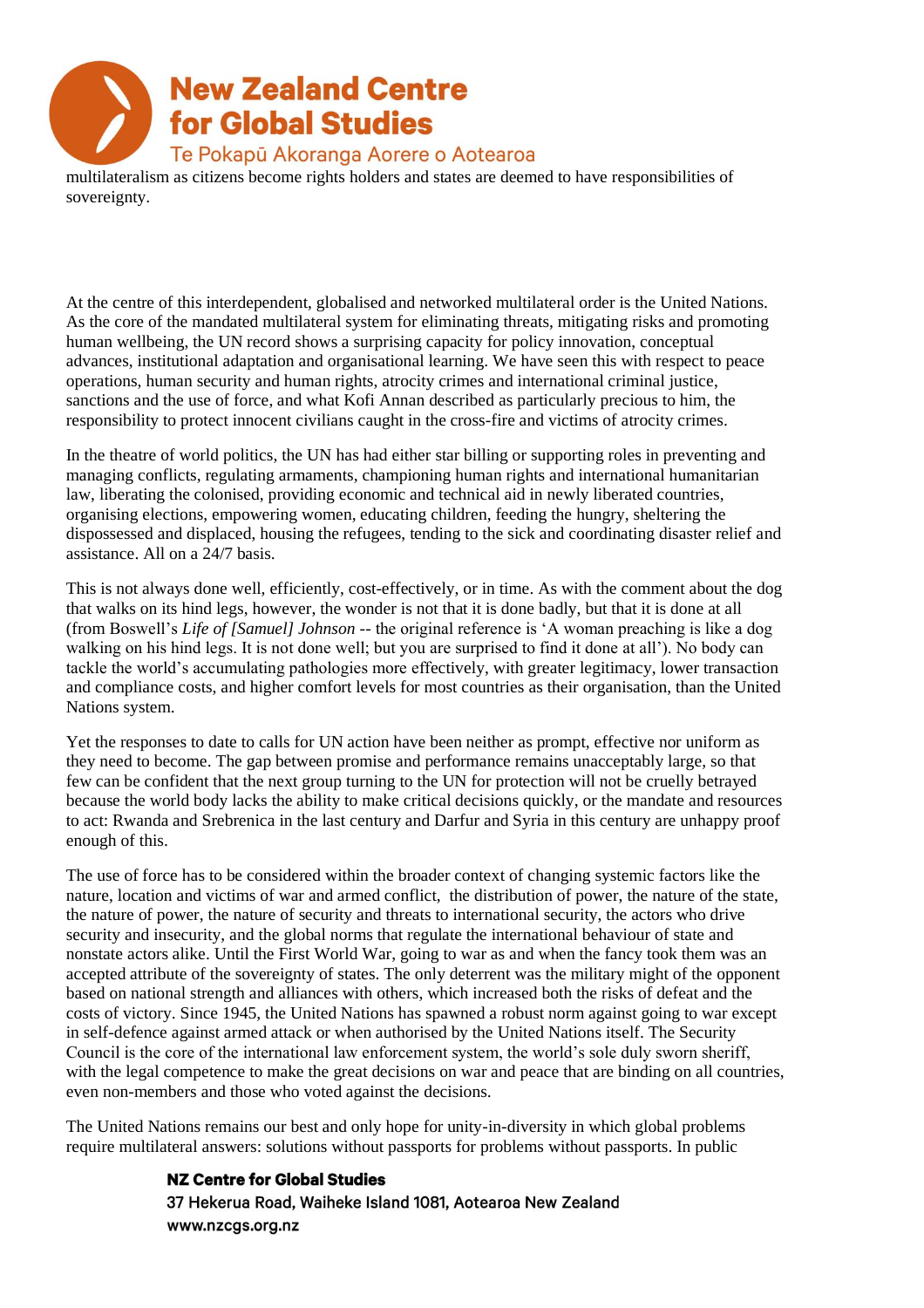perception, the UN is a collective entity. In reality, the organisation is a collection of discrete entities, each with its own set of rules, members and interests. From a reform perspective, three distinctions are especially pertinent: between the intergovernmental organs, which are served by UN officials and whose

members are the political masters of the Secretariat; the Secretariat, of which the Secretary-General (SG) is the chief administrative officer; and the interaction between the two. The SG and UN officials cannot prescribe to their political masters how to reform the intergovernmental organs; that remains the prerogative of the member states themselves.

For better or worse, the key forum for addressing almost all the world's critical challenges in the foreseeable future will be the United Nations, and the core of the UN collective security system is the Security Council which has proven impossible to reform since the last restructuring in the mid-1960s.<sup>2</sup> The many efforts made to do so recall the fate of Sisyphus, condemned to watch his boulder roll down every time he pushed it to the top of the hill. It violates many fundamental precepts of contemporary good governance, including representivity, accountability and transparency.<sup>3</sup> The irreducible minimum for any credible system of collective security is that the key actors making and enforcing the coercive decisions in the name and on behalf of the international community collectively are the major powers of the day. This is the logic justifying permanent membership with veto rights of the Security Council. This is the criterion on which, more than any other single factor, the Council fails the test comprehensively.

In consequence, the Security Council in particular and the UN in general are experiencing accumulating legitimacy deficits, with challenges both to the legality and the legitimacy of their edicts on a broad range of fronts.<sup>4</sup> Thus in the press release accompanying the publication of annual report in May 2012 on the state of the world's human rights, Amnesty International drew attention to 'a failure of leadership that makes the UN Security Council seem tired, out of step and increasingly unfit for purpose' – from which I draw the title of today's talk.<sup>5</sup> More recently, writing on behalf of the Elders (an independent group of global leaders working to promote peace and human rights), Kofi Annan and Gro Brundtland note that the Security Council, which 'is still dominated by the five powers that won World War II', 'no longer commands respect'. Growing numbers of people and countries 'question its authority, and the legitimacy of its decisions'.<sup>6</sup> The call for reforming the Security Council is thus justified by the need for greater credibility, legitimacy, representation, effectiveness, and enhanced capacity and willingness to act in defence of the common peace.

#### **Security Council Restructuring**

The five permanent members of the Security Council (P5) have certain characteristics in common. They were victors in World War II and all of them possess nuclear weapons. They created the UN and gave themselves exalted positions at the time. Washington, anticipating a Nationalist triumph against the communists, ensured China's seat at the high table as a means of having an important ally in the Pacific.

<sup>2</sup> See Ramesh Thakur, *The United Nations, Peace and Security: From Collective Security to the Responsibility to Protect* (Cambridge: Cambridge University Press, 2006), chapter 13.

<sup>3</sup> See Thomas G. Weiss, *What's Wrong with the United Nations and How to Fix It* (Oxford: Polity, 2008).

<sup>4</sup> See Ramesh Thakur, 'Law, Legitimacy, and the United Nations', in Richard Falk, Mark Juergensmeyer and Vesselin Popovski, eds., *Legality and Legitimacy in Global Affairs* (Oxford: Oxford University Press, 2012), pp. 45–71.

<sup>5 &#</sup>x27;Press Release', Amnesty International, http://www.amnesty.org/en/annual-report/2012/press-release, accessed 25 May 2012.

<sup>6</sup> Kofi Annan and Gro Harlem Brundtland, 'Four ideas for a stronger U.N.', *New York Times*, 6 February 2015.**NZ Centre for Global Studies**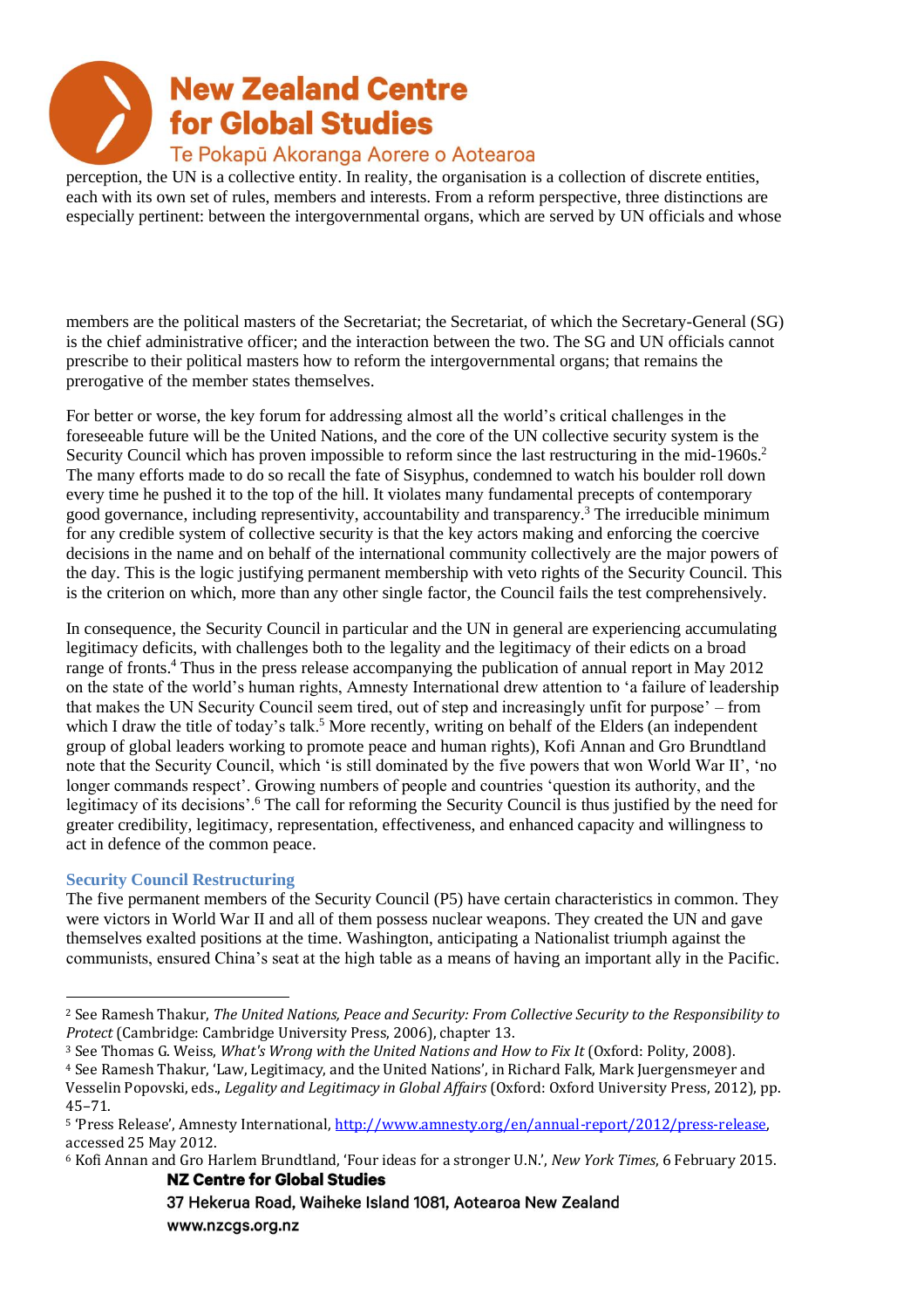This arrangement was ossified by the Cold War during which, however, the myopic US fiction that Taiwan was China and as such a veto-wielding member of the world's most exclusive and powerful club sank under the weight of hard reality. With the Cold War over and the UN now espousing democratic principles, it needs to be reformed to reflect the changes. A static permanent membership:

- $\triangleright$  Undermines the logic of the status;
- $\triangleright$  Erodes the legitimacy of the Council;
- $\triangleright$  Diminishes the authority of the organisation; and
- ➢ Breeds resentment in the claimants to the ranks of the great powers.

#### **Legitimacy Deficits**

The legitimacy of the Security Council as the authoritative validator of international security action has been subject to a steady erosion as it has been perceived as being unrepresentative in composition, undemocratic in operation, unaccountable to anyone 'below' (e.g. the GA) or 'above' (the World Court), and ineffective in results. The Security Council's record is relevant to an assessment of the claim that it has exclusive authority over military intervention.<sup>7</sup> It suffers from a quadruple legitimacy deficit: performance, representational, procedural and accountability.

Its performance legitimacy suffers from two strikes: an uneven and a selective record. It is unrepresentative from almost any point of view.<sup>8</sup> Its procedural legitimacy is suspect on grounds of lack of democratisation and transparency in decision-making. And it is not answerable to either the General Assembly, the World Court or the nations of the world.

Western countries often fret at the ineffectual performance legitimacy of the Council. Their desire to resist the Council's role as the sole validator of the international use of force is the product of this dissatisfaction at its perceived sorry record. But the moral authority of collective judgments does depend in part on the moral quality of the *process* of making those judgments.<sup>9</sup> The collective nature of the decision-making process of the Security Council is suspect because of the skewed distribution of political power and resources among its members. If the Security Council were to become increasingly activist, interventionist and effective, the erosion of representational and procedural legitimacy and the absence of any accountability mechanisms would lead many countries to question the authority of the Council even more forcefully.

Security Council reform is held hostage to a curious oddity. While there is consensus on the need for reform, the agreement breaks down as soon as any one particular formula or package is proposed. Once people see the details of a concrete proposal, losers and opponents always seem to outnumber winners and supporters.

#### **Multiple Meanings of Representation**

One major explanation for this is that 'representation' can have many different meanings.

#### **NZ Centre for Global Studies**

<sup>7</sup> Aryeh Neier, 'The Quest for Justice', *New York Review*, 8 March 2001, p. 34.

<sup>8</sup> See Ramesh Thakur, ed., *What is Equitable Geographic Representation in the Twenty-first Century?* (Tokyo: United Nations University, 1999).

<sup>9</sup> Amy Gutmann and Dennis Thompson, *Democracy and Disagreement* (Cambridge, MA: Harvard University Press, 1996), p. 4.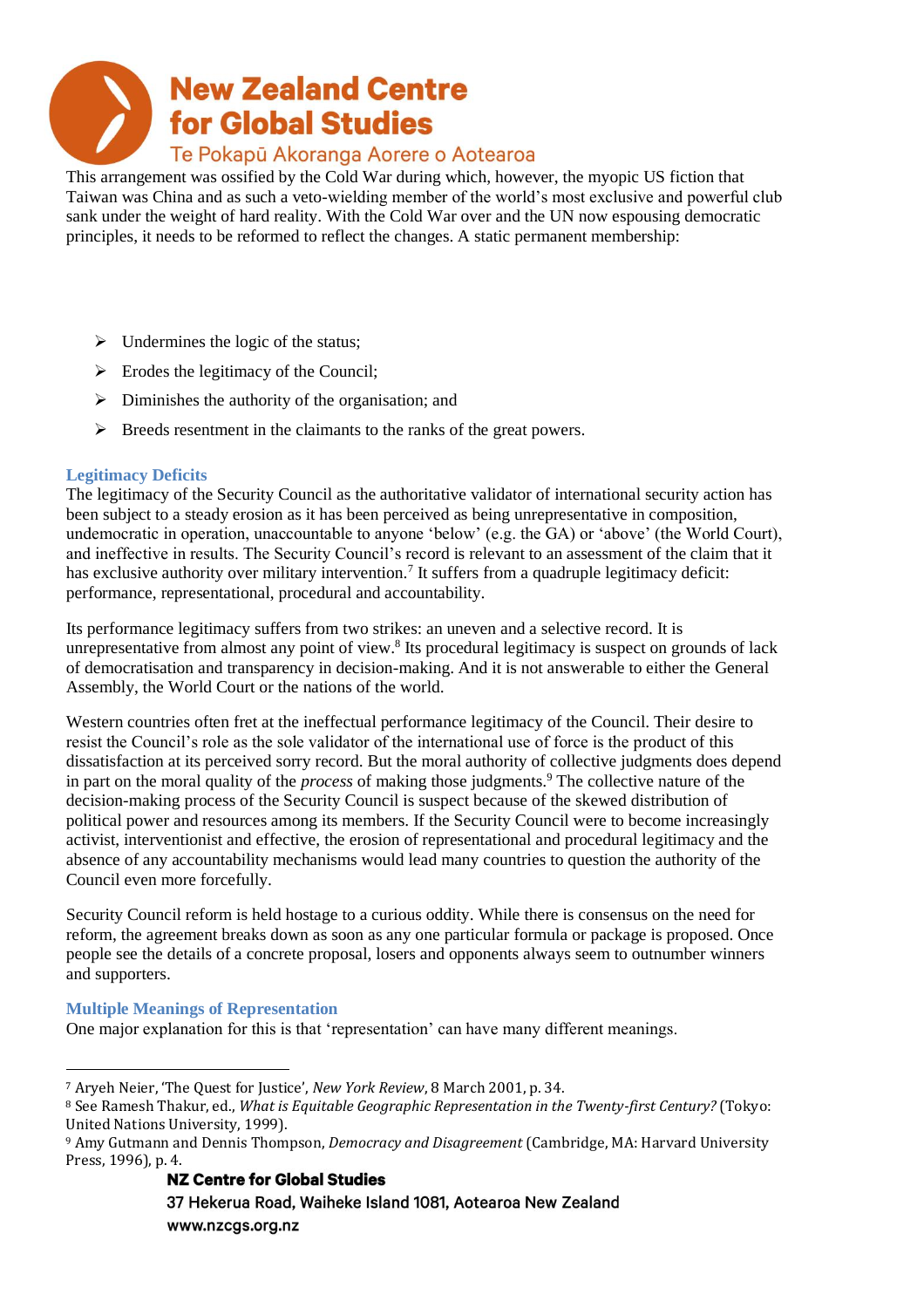

To start with, 51 member states were represented in the Security Council in 1945 by 5 permanent and 6 non-permanent members. Today a total of 193 member states are represented by 5 permanent and 10 non-permanent members.

One can represent the interests of one's **constituents**, as with members of elected parliaments.

Or the Council could be so composed as to reflect **population** distributions: many people are surprised to learn that India's population is bigger than all of Africa and almost double that of Latin America.

The heavy **financial burden** in the UN system borne by Germany and Japan without permanent membership amounts to taxation without representation.

Or representation could refer to the need for the Security Council to reflect the major cultures, religions and **civilisations** of the world. There is, for example, no Islamic permanent member at present.

A fifth possible meaning of representation would be to favour membership of representative **democracies** at the expense of others.

Representation could be decided along the **global North–South** axis. Many developing countries remain worried that the forces of globalisation impinge adversely on their economic sovereignty, cultural integrity and social stability. 'Interdependence' among unequals can mean the dependence of some on international markets that function under the dominance of others in norm setting and rule enforcement. To the extent that the UN is the central coordinating agency of the global commons, developing countries need to be drawn into its key management bodies so as better to protect their interests.

The most common meaning given to representation is in terms of the different **regions** of the world. Asia – the world's most populous and diverse (culturally, economically and politically) continent – is under-represented (when did China ever behave in the Security Council on behalf of all Asia and not as a country?) and, unconscionably, Africa and Latin America have no permanent members at all.

Or one could argue that the Council's permanent membership, in terms of its original logic, reflect the **military** power of states. The problem with this is the moral hazard of rewarding countries for being bad international citizens. It is unfortunate also that the permanent membership is coterminous with the NPT-licit five nuclear-weapons powers. Interestingly, until the mid-1990s, Britain sometimes fended off questions about its P5 status by pointing to its nuclear weapons. The crossing of the nuclear weapons threshold by India and Pakistan in 1998 put paid to this self-validating justification.

Alternatively, should permanent membership be a reward for **good international citizenship** to countries who make the UN system work, pay their dues on time and in full, contribute diligently to peacekeeping operations and in myriad other ways work hard to keep the UN system ticking?

There is need also to provide a platform for the views of NGOs and the private sector in the UN. They make up two important layers of international **civil society**. Yet there is no official formula for their representation on the Security Council. While there has been great effort in recent years to give NGOs a voice in UN debates without giving them a vote in UN decisions, **multinational corporations**, despite their considerable role in world affairs, are totally disenfranchised in the UN.

There is surprisingly broad agreement already on the leading candidates: Germany, Japan, India and Brazil, and two of Egypt, Nigeria or South Africa. Opposition comes from three groups: those with a

#### **NZ Centre for Global Studies**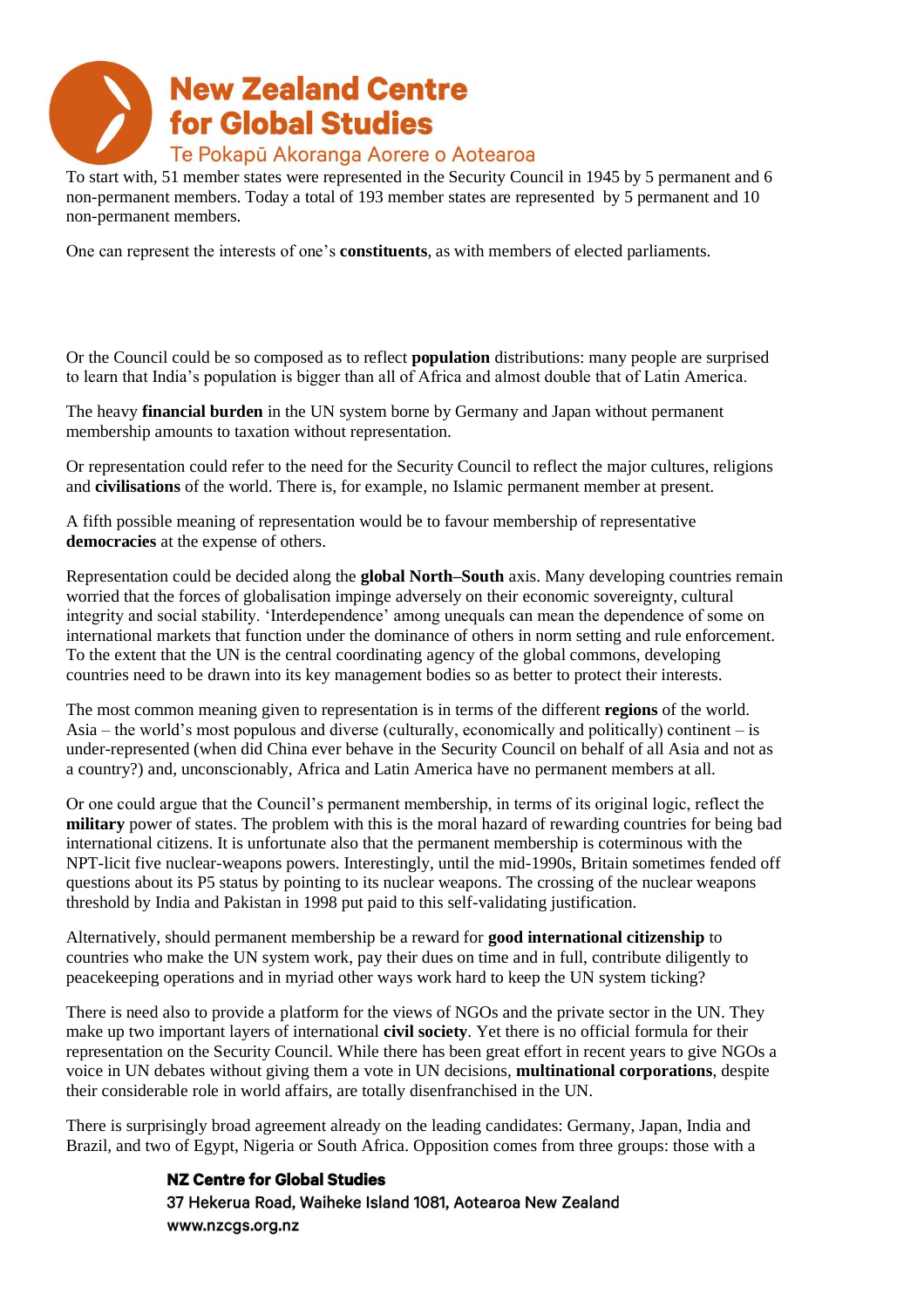vested interest in the status quo, especially the P5; the regional rivals of each of the leading candidate countries; and a large group who would see their status diminished still further with the growth of permanent members from five to ten. All three groups have found it expedient to adopt the tactic of divide-and-rule, convincing the leading contenders to compete with one another. Only very recently have Brazil, Germany, India and Japan (the Group of 4 or G4) awakened to the realisation that either they will all become permanent members in one major round of reforms, or none will. In 2004 they

finally presented a combined pitch for their joint cases.<sup>10</sup> In the following year their opponents (Algeria, Argentina, Mexico, Pakistan, South Korea, Spain) lobbied under the 'Uniting for Consensus' banner.

The High-Level Panel on Threats, Challenges and Change noted that a decision on Security Council enlargement 'is now a necessity' (para. 250). But, unable to agree between them, the panellists outlined two models. Neither model was radical, revolutionary, new or free of flaws. More crucially, if 16 distinguished world citizens acting as individuals cannot choose between the two models, could 191 separate governments (the UN's then membership in 2004–05) do so?

The answer from the September 2005 summit was a resounding 'No'. The world leaders expressed their support for 'early reform of the Security Council as an essential element of our overall effort to reform the United Nations, in order to make it more broadly representative, efficient and transparent, and thus to further enhance its effectiveness and the legitimacy and implementation of its decisions'. They committed themselves to continue the efforts to achieve a decision.<sup>11</sup> That is, after a decade of talks, they agreed to talk some more. And they wonder why the UN is falling into disrepute.

One could interpret the 2005 outcome generously and, gathering rosebuds of consolation, note that it could have been worse. Thus some of the achievements were genuine enough. But Gareth Evans, one of the HLP members, expressed his disappointment at the outcome in characteristically colourful language: the UN is 'still the piranha pool of diplomats enjoying tearing flesh off each other, to the total exclusion of any enthusiasm for high principle or effectiveness of the organisation'.<sup>12</sup>

There is also the matter of the elected members of the Security Council. As well as geographical balance, membership criteria should include contributions to the regular budget, voluntary contributions to UN activities and agencies, and troop and other personnel contributions to UN peace operations. Those who contribute the most to the regular budget, specialised agencies and peace operations should have a commensurate say in making decisions; those who make the decisions should contribute commensurately.

#### **Reforming Security Council Procedures**

The push for democratisation in the world has been led by the three Western members of the P5 (Britain, France and the US, the P3). Yet the P3 have been the most fiercely resistant to bringing democracy and transparency to the workings of the Council itself. Kishore Mahbubani, who spent two stints as Singapore's ambassador to the UN, including two years on the Security Council, believes that the great

<sup>10</sup> Ramesh Thakur, 'A refitted Security Council', *Japan Times,* 29 August 2004; Mark Turner, 'Four frontrunners combine to push campaign for UN role', *Financial Times*, 20 September 2004; 'Japan seeks to join P-5 club', *Daily Yomiuri*, 23 September 2004; 'Heavyweights battle for seats in expanded U.N. Security Council', *Japan Times*, 23 September 2004.

<sup>11</sup> Outcome Document, para. 153.

<sup>12</sup> Quoted in Emma Kate-Symons, "UN reform a disaster: Evans," *The Australian*, 19 October 2005.**NZ Centre for Global Studies**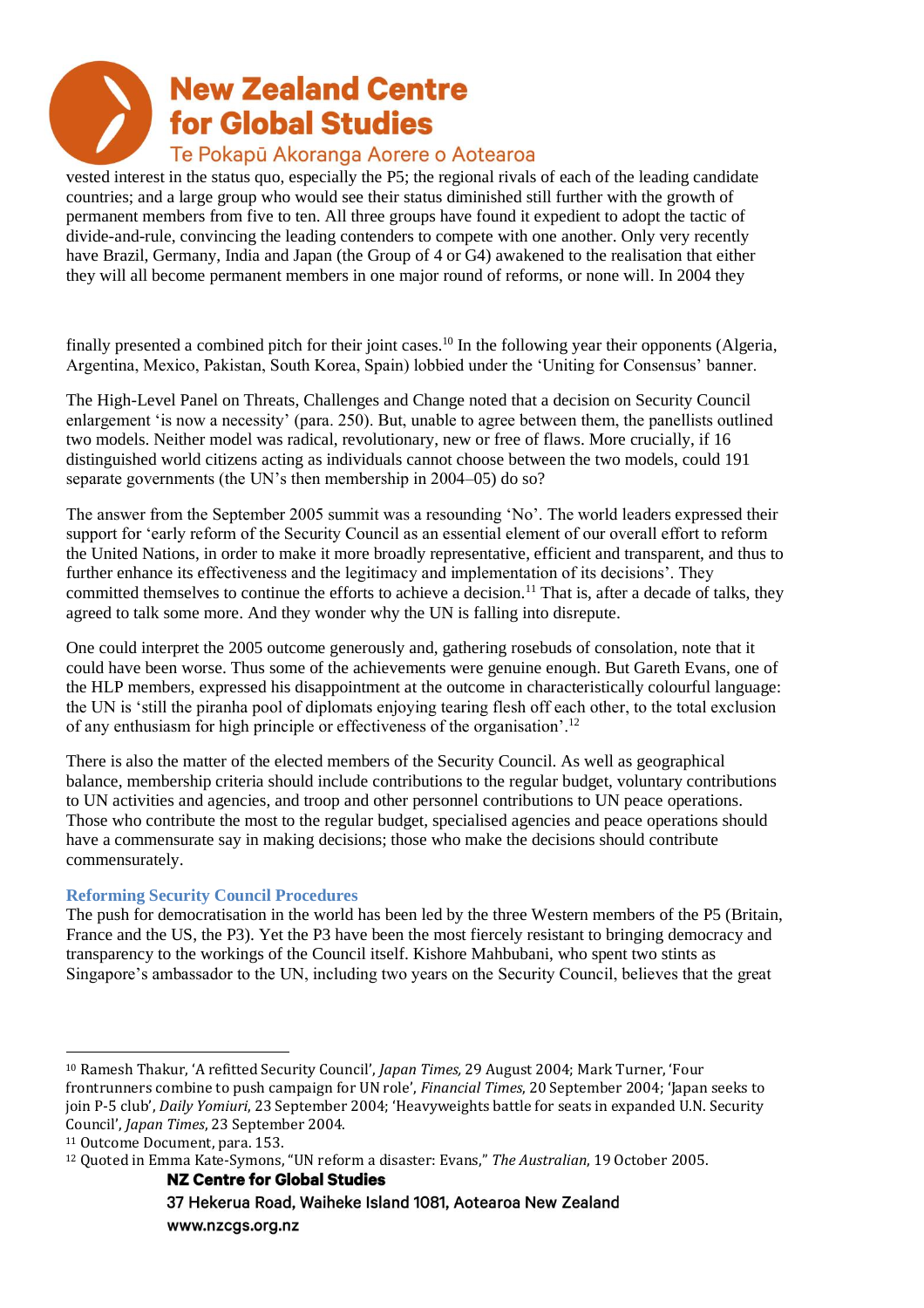powers collude to keep the UN intentionally weak and ineffectual. They cannot tolerate any international organisation that is both independent and powerful.<sup>13</sup>

Only recently have some of these operational shortcomings been remedied, for example through such steps as briefings by the Council president; meetings between the members, troop-contributing countries and the Secretariat on peacekeeping operations; daily publication of the Council's agenda, including informal consultations; monthly circulation of the forecast of work of the Council; and holding open

sessions at the request of any country, even a non-Security Council member. These advances need to be consolidated. The Security Council has also been more daring and imaginative in tackling threats to peace and security on a broader front, for example with respect to the trade in conflict diamonds and a special session on HIV/AIDS.

The UN is usually attacked for doing too little, too late. Has the Security Council been doing too much and too soon? In recent times the Security Council has been co-opting functions that belong properly to legislative and judicial spheres. Iraq was put under international receivership by means of timeunlimited sanctions. The Security Council determined the borders of a supposedly sovereign state; told it how much of its export earnings it could keep; how many observers it had to admit, as well as where and when; and what weapons it could keep and develop. Similarly, the Security Council imposed sanctions on Libya for its failure to extradite two citizens accused of being the brains behind the Lockerbie bombing. That is, without a trial and conviction, the Council was bent on compelling one sovereign state to hand over its citizens to another sovereign state on the basis of allegations from the latter – which had itself, just a few years earlier, defied the World Court's verdict in a case brought against it by Nicaragua. In August 2004, the Council approved a US-backed resolution demanding the immediate withdrawal of all foreign forces from Lebanon – at a time when more than 100,000 US troops were occupying Iraq.

The Security Council has taken on a legislative role in recent resolutions on terrorism and nonproliferation. This is intruding into the realm of state prerogatives as negotiated in international conferences and conventions. Security Council decisions are binding, so 193 legislatures are denied their right of review over international treaties. If and when the UN Charter is reformed, one item on the agenda should be curbs on untrammelled authority in the Security Council that is presently subject to no countervailing political check or judicial review.<sup>14</sup>

The veto clause symbolises a compromise between national and global interests. It ensures that the organisation will not construct a global interest in conflict with the national interest of any one of the P5. Thus the veto is a reconciling instrument designed to ensure that any global interest forged by the UN is in harmony with the common national interests of the five most important members. In the final analysis, the veto registers the power realities of the international political world. In most cases where UN efforts to deal with outbreaks of international violence are frustrated by a veto, it is the fact of greatpower opposition, not its expression in the form of a Security Council veto, which is the obstacle to peace.

**NZ Centre for Global Studies** 

<sup>13</sup> Kishore Mahbubani, *The Great Convergence: Asia, the West, and the Logic of One World* (New York: Public Affairs, 2013), chapter 5.

<sup>14</sup> In the *Namibia* and *Lockerbie* cases, the International Court of Justice cast doubts on the blanket immunity of the Security Council from judicial scrutiny but did not go so far as to enunciate a doctrine of judicial review. See Jose E. Alvarez, 'Judging the Security Council', *American Journal of International Law* 90:1 (January 1996), pp. 1–39; and Thomas M. Franck, 'The "Powers of Appreciation": Who Is the Ultimate Guardian of UN Legality?', *American Journal of International Law* 86:3 (July 1992), pp. 519–23.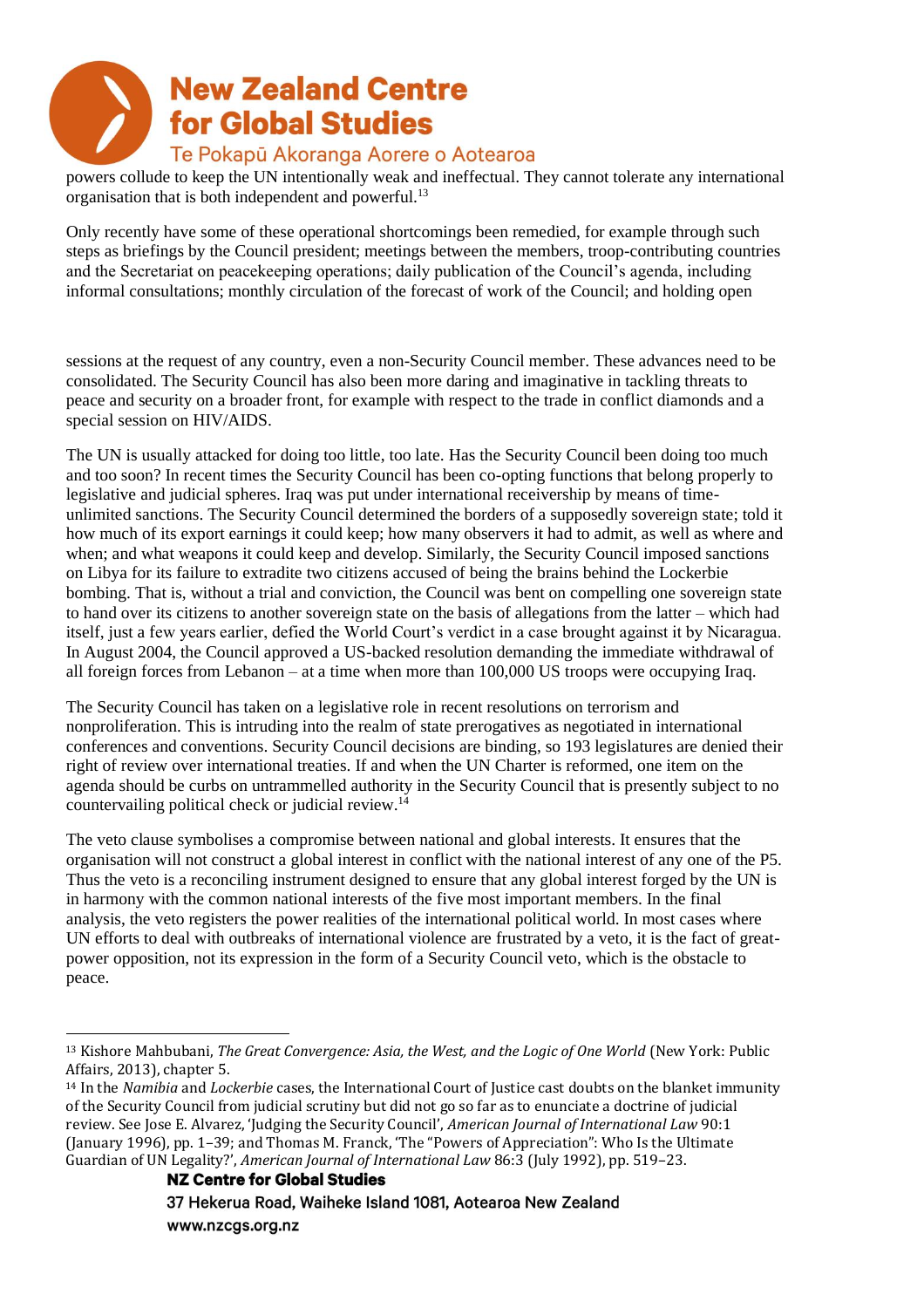# **New Zealand Centre for Global Studies**

#### Te Pokapū Akoranga Aorere o Aotearoa

The countries using and perhaps over-using the veto in the last two decades have been Britain and the US. The High-Level Panel acknowledged the veto as being 'anachronistic' but saw 'no practical way of changing the existing members' veto powers'. Accordingly it recommended neither the expansion of the veto to new permanent members nor its elimination for the existing P5, although it did recommend a curtailment of the veto's use (para. 256). If the veto is a genuine contribution to correlating power to responsibility and facilitating the search for great power consensus necessary to international action, it should be held by all permanent members. If it is an obstacle to the effective functioning of the Security Council, it should be abandoned.

France has picked up the idea of a code of conduct proposed in our original commission report<sup>15</sup> and has been leading the campaign for the P5 to voluntarily limit their veto when dealing with mass atrocity crimes.<sup>16</sup>

If power were to be correlated precisely to authority, the veto would be restricted to just one, the US. But the remaining P4 will veto such a Charter change. If there was equal justice for all, there would be no further discrimination between existing and any new permanent members. But in fact there is very little stomach for extending the veto power to any more countries. Nevertheless, as a matter of principle, the African Union remained insistent in the 2005 reform push that all new permanent members must have exactly the same veto rights as the P5. The June 2005 draft resolution by the G4 contained a promise that none of the newer permanent members would exercise the veto at least until after the promised review in 2020.

With an expanded permanent membership and Security Council, we could witness yet another twist in the legality vs. legitimacy debate. The equation and politics of legality vs. legitimacy is bound to be profoundly affected if there are six more permanent but veto-less members. For the very fact of permanence will enhance their stature and give them continuity, experience, expertise and institutional memory. Part of the identity of the P5 as an exclusive club includes 'a shared history and set of experiences. They have learned about each other from working together and have developed shared understandings'.<sup>17</sup> If the vote on a resolution is 24-1 or 23-2 in a 25-member Council with 11 permanent members, but the resolution is defeated because one of the veto-wielding P5 (V5?) votes negatively, then the gap between legality and legitimacy could become a chasm. If China and Russia were the only two negative votes on a Kosovo or Darfur type crisis and a coalition of the willing launched military action after such an abortive resolution, it is hard to believe that the coalition would not claim and be conceded international legitimacy.

#### **Choosing the next SG**

The final substantive area of Security Council reform I'd like to discuss is its role in selecting the SG. This is particularly relevant because of course New Zealand is on the Security Council for two years and the next SG will be chosen next year while NZ is still on the Council. The vote on Ban Ki-moon's successor will take place next year and this year will be taken up with discreet reading of the tea leaves and gauging of the global temperature by announced, expected and behind-the-scenes candidates. A

<sup>15</sup> International Commission on Intervention and State Sovereignty, *The Responsibility to Protect* (Ottawa: IDRC, 2001), p. xiii, 51, para. 6.21.

<sup>16</sup> See Gareth Evans, 'Limiting the Security Council's veto power', *Japan Times*, 6 February 2015.

<sup>17</sup> Ian Johnstone, 'Security Council Deliberations: The Power of the Better Argument', *European Journal of International Law* 14:3 (June 2003), p. 460.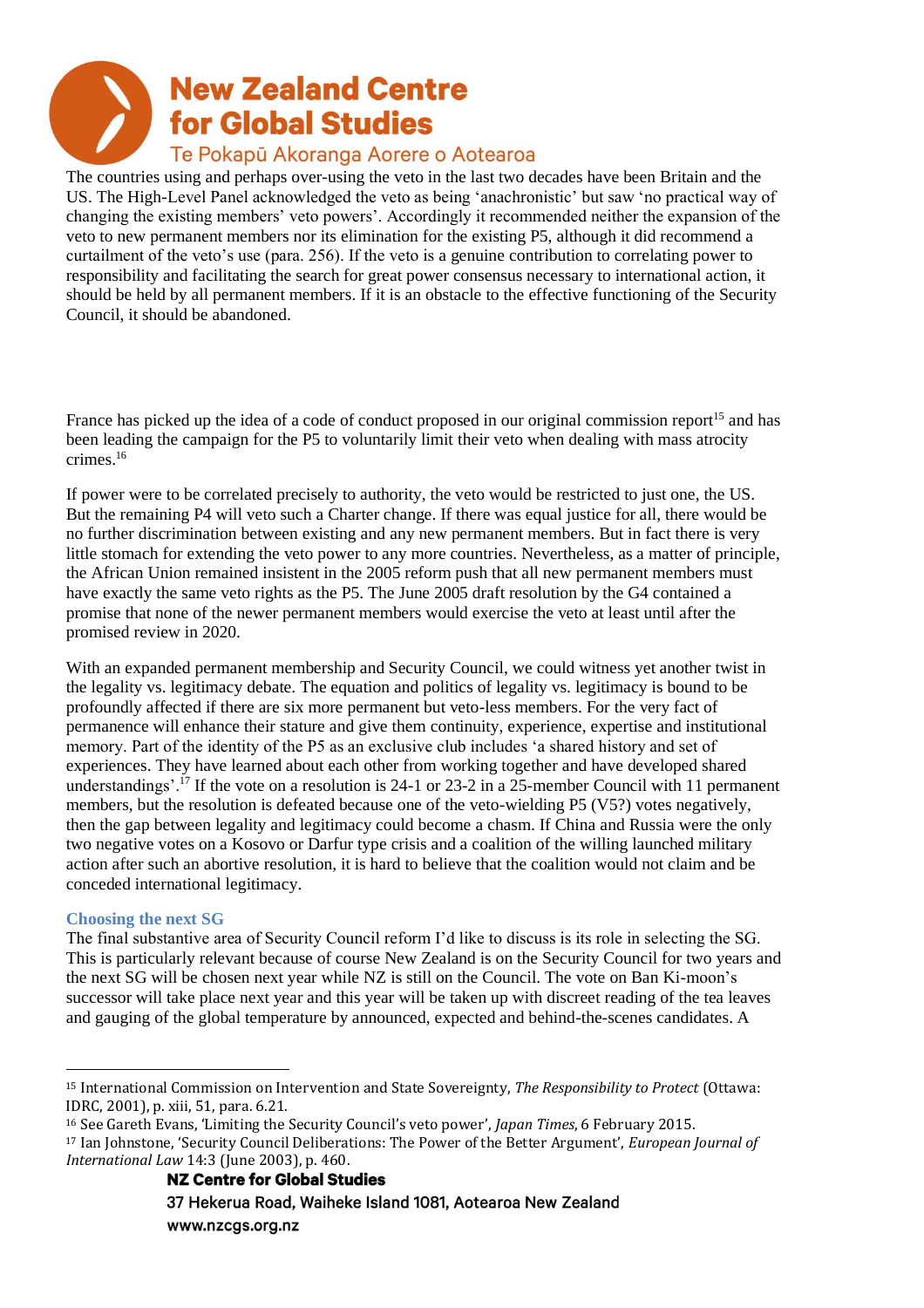# **New Zealand Centre for Global Studies**

#### Te Pokapū Akoranga Aorere o Aotearoa

more critical agenda item should be to reform the method of choosing the SG and the term of office, as this is almost impossible to do in the actual year of election.

The office of SG combines the role of politician, diplomat and public sector CEO. The SG must have integrity and independence to be able to set the collective interest of the UN above the partisan interests of member states. The voice of world conscience and the personification of the international interest, with the capacity to influence events but not control them, the SG must have the support of all governments but owe allegiance to none, embraced by the US but not to the point of suffocation.

The present process of selecting the SG puts a premium on the most amiable and least offensive, not the most forceful and effective. Process shapes performance: choosing a weak leader allows the P5 to

scapegoat the SG (Kofi Annan used to joke that 'SG' meant 'scapegoat') for the organization's lacklustre performance.

Solidarity, empathy, integrity, decency, moral compass, intellect: words to define a good and effective SG who speaks as the conscience of common humanity amidst the hurly burly of great power diplomacy. Most UN observers rate Dag Hammarskjöld (1953–61) and Annan (1997–2006) as the two best SGs. Until we see the likes again of Hammarskjöld and Annan, the UN is unlikely to recapture the heights of influence it attained during their years of stewardship.

If the P5 had known in advance how the two were going to act once in office, however, it is doubtful either would have been chosen. This leads to a sobering conclusion: the very skills and character traits needed for the world's top diplomatic office will ensure the best candidates are vetoed.

The UN Charter contains just one brief sentence on the SG's selection: 'The Secretary-General shall be appointed by the General Assembly upon the recommendation of Security Council'. One would never guess from the actual practice so far that the appointing authority is the GA, not the Security Council.

In a resolution adopted on 24 January 1946, the GA stipulated that the SG would be appointed for five year terms, renewable once. The Security Council forwards only one nomination to the GA based on the affirmative votes of 9 of the 15 members, including the concurring votes of the P5. That is, the choice of SG is subject to a P5 veto. A simple majority of those present and voting, by secret ballot and without debate on the nomination, is required in the GA.

The Assembly has never rejected the Council-recommended candidate. In requiring only one candidate instead of a slate, the GA gave up an appointing power whose importance grew considerably in the following decades. The GA can and should reclaim a co-equal role by rescinding the 1946 resolution and ask for a minimum of three and a maximum of five candidates. Else the SG will remain deferential to the UNSC, and in particular to the P5, over the collective interests and preferences of the broader membership.

#### **Conclusion**

Hidden in the details of reform proposals and in the vitriol of UN-haters is the reality that the struggle for UN reform is a battle over policy, not just process nor even a simple management upgrade. In particular, should the UN be the forum of choice or last resort for collective-action solutions to global problems: less or more environmental regulation, nonproliferation and disarmament or just nonproliferation, counter-terrorism or human rights, a strong state that provides social protection and regulation or an unobtrusive state that lets capital and markets rule the roost, etc.? That is, it is a struggle between international Keynesianism and neoliberalism.

#### **NZ Centre for Global Studies**